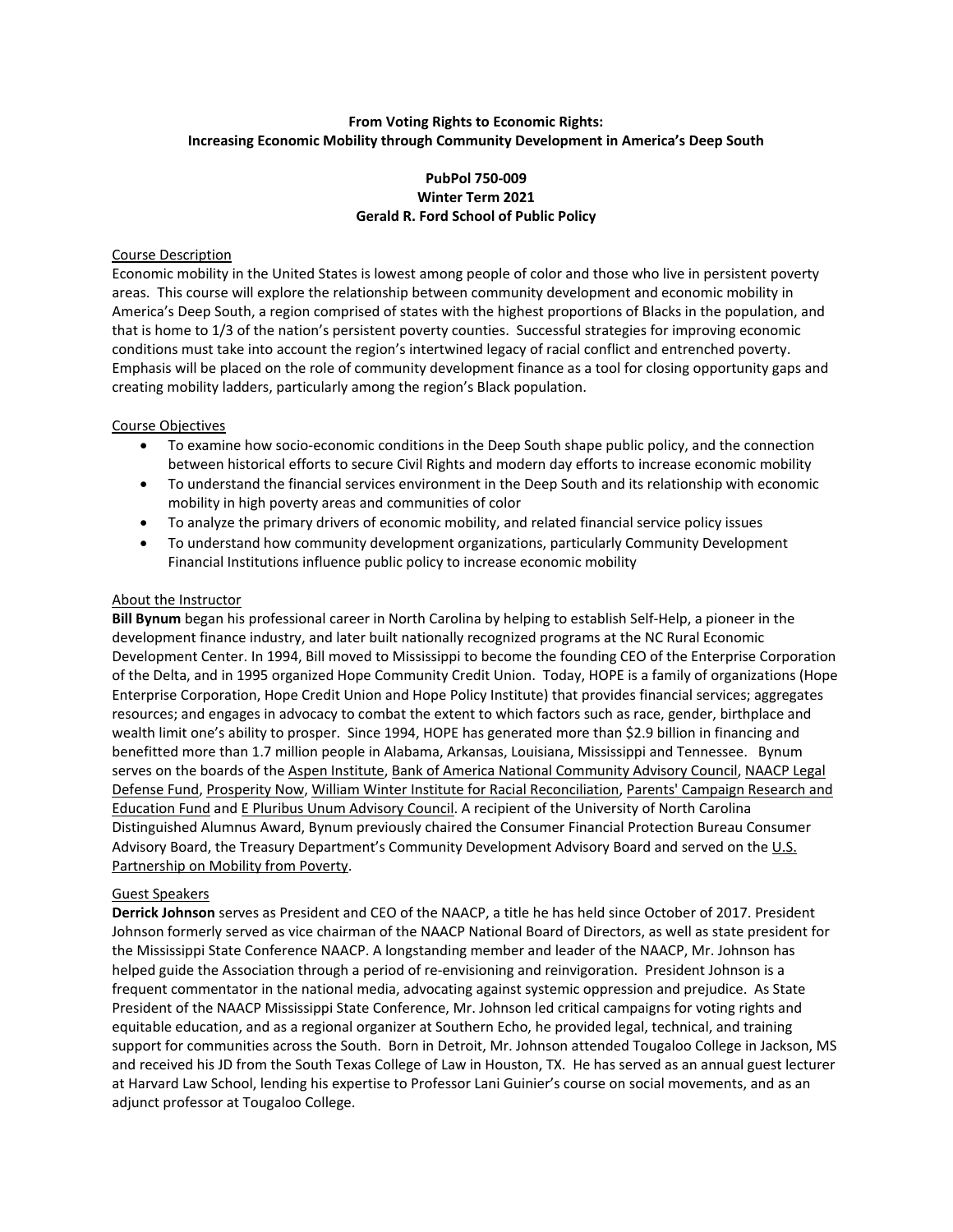**Nisha Patel** is an expert on social and economic mobility and philanthropy with more than two decades of crosssector experience leading and implementing initiatives to increase economic opportunities for low-income families. She served as Executive Director of the U.S. Partnership on Mobility from Poverty at the Urban Institute. Supported by the Bill & Melinda Gates Foundation, the Partnership assembled 24 leading voices to identify ideas for investment to dramatically increase mobility from poverty. Nisha served in the Obama administration as Director of the Office of Family Assistance within the U.S. Department of Health and Human Services, overseeing a portfolio of federal grants that foster family economic security, including the Temporary Assistance for Needy Families (TANF) program. She was previously Deputy Director of Ascend at the Aspen Institute, where she led national efforts to expand two-generation approaches to improve outcomes for children and their parents. Prior to that, she was a Program Officer in the U.S. Program at the Bill & Melinda Gates Foundation, and an Adjunct Professor at the George Washington University. Nisha is a graduate of Vanderbilt University and holds an MSW with a concentration in social and economic development from Washington University in St. Louis.

**Desiree Hensley** is an Associate Professor of Law and Director of the Housing Clinic at the University of Mississippi. Professor Hensley received a B.A. from the University of Oklahoma, pursued graduate work in Near Eastern Studies at Yale, and earned a J.D. from Georgetown. She was a Public Interest Law Scholar while at Georgetown and after graduation served as an Equal Justice Works Fellow for Bread for the City in Washington, D.C., where she provided legal services to low-income tenants with better access to courts. She later practiced real property and estate planning law in D.C. with the Law Offices of Quinn O'Connell. Professor Hensley is currently the director of the Low-Income Housing Clinic, and her teaching and scholarly interests include the Low-Income Housing Tax Credit, land tenure and security, and affordable housing policy.

**Lisa Mensah** is CEO of Opportunity Finance Network (OFN), the nation's leading network of Community Development Financial Institutions (CDFIs). Mensah joined OFN in March 2017 bringing private and public-sector expertise in using financial tools to improve the economic security of the working poor. In 2014, Mensah was nominated by President Obama and confirmed by the US Senate for the position of Under Secretary of Agriculture for Rural Development. In this role, she managed a loan portfolio of \$215 billion, directing investments in critical infrastructure for rural America. Previously, Mensah was the founding Executive Director of the Initiative on Financial Security at The Aspen Institute where she led an effort to promote savings, homeownership, and retirement policies and products. Mensah began her career in commercial banking at Citibank before joining the Ford Foundation where she was responsible for the country's largest philanthropic grant and loan portfolio of investments in rural America. Mensah holds an M.A. from the Paul H. Nitze School of Advanced International Studies of The Johns Hopkins University and a B.A. from Harvard University.

**Karen Leone de Nie** is vice president and community affairs officer in the community and economic development (CED) group at the Federal Reserve Bank of Atlanta. She is responsible for building partnerships and leading research efforts related to community and economic development issues with the objective of improving the policy environment and facilitating sustainable community development practices. Prior to joining the Atlanta Fed, she was a researcher at Georgia Tech's Center for Quality Growth and Regional Development, which does applied research to help communities achieve sound and equitable development through planning and policy. Leone de Nie also worked for the Dallas/Fort Worth metropolitan planning organization, focusing on real estate development and environmental resource management. She earned a bachelor's degree from the University of Wisconsin–Madison and a master's degree in city and regional planning from the Georgia Institute of Technology.

**Richard Cordray** is a lawyer and politician who was the Democratic nominee for Governor of Ohio in 2018. Previously, Cordray served as the first Director of the Consumer Financial Protection Bureau (CFPB) from 2012 to 2017. Prior to his appointment, Cordray variously served as Ohio's Attorney General, Solicitor General, and Treasurer. In 2008, he received a Financial Services Champion award from the U.S. Small Business Administration and a Government Service Award from NeighborWorks America. Earlier in his career, Cordray was an adjunct professor at the Ohio State University College of Law (1989-2002), served as a State Representative for the 33rd Ohio House District (1991-1993), was the first Solicitor General in Ohio's history (1993-1994), and was a sole practitioner and Of Counsel to Kirkland & Ellis (1995-2007). Cordray is a graduate of Michigan State University, Oxford University, and the University of Chicago Law School. He was Editor-in-Chief of the University of Chicago Law Review and later clerked for U.S. Supreme Court Justices Byron White and Anthony Kennedy.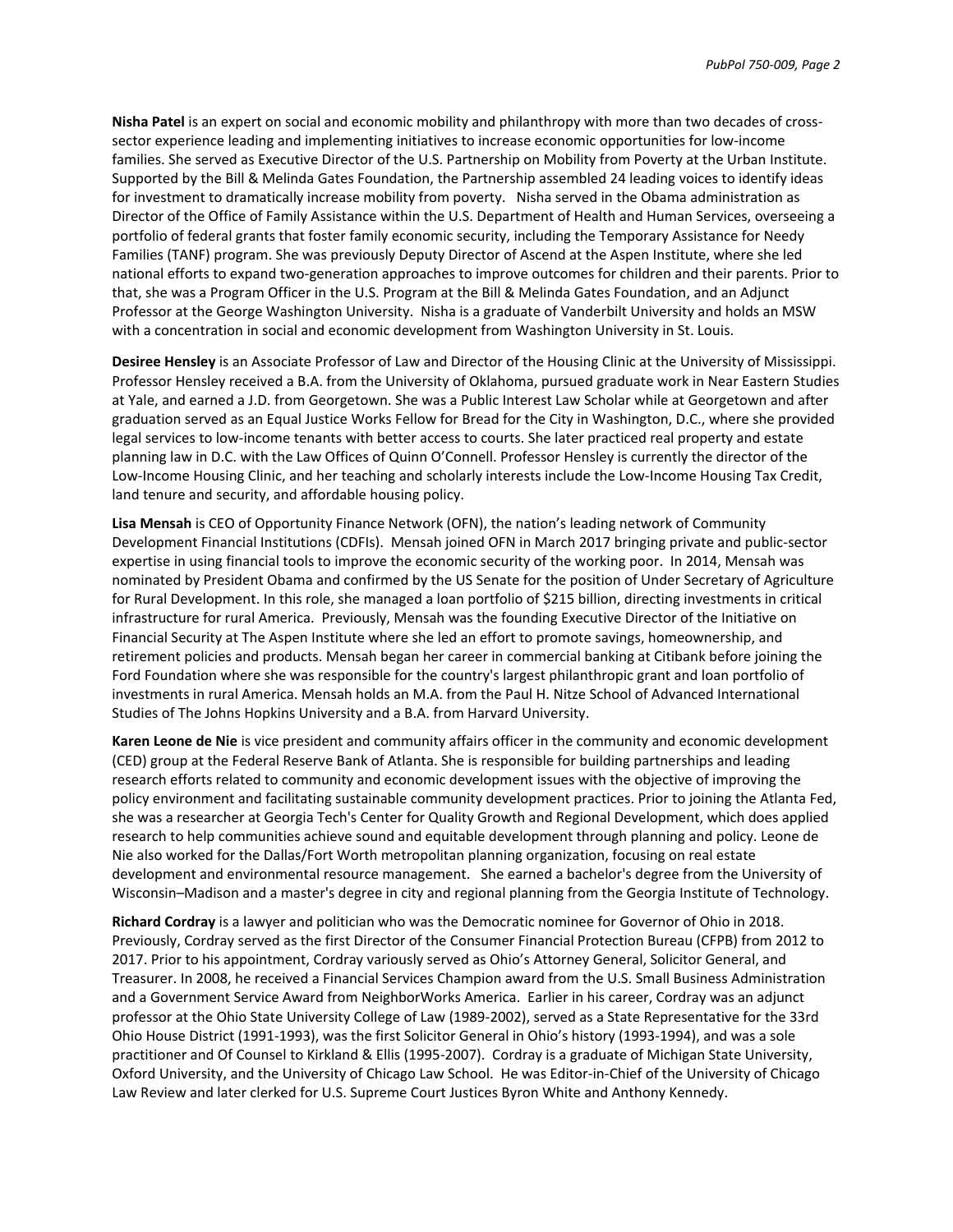#### **Class Format and Grading:**

The course is a seminar involving lectures, class discussion, guest presentations and case studies on relevant policy topics. Grading is based on:

- **Attendance (5%):** Regular course attendance is required.
- **Participation (15%)**: Substantive engagement in class discussions will determine participation grades. Students will summarize and discuss assigned readings.
- **Policy Memo 1 (20%):** Students will write a one-page memo advocating for a policy action that would increase economic mobility. Detailed instructions will be provided in class. (Due February 24)
- **Op-Ed (25%):** Students will write an 800 word Op-Ed advocating for policy action that would mitigate systemic barriers to housing or jobs/entrepreneurship (March 31)
- **Policy Memo 2 (35%):** Students will write a one-page memo advocating for a policy action that would increase economic mobility. Detailed instructions will be provided in class. (Due April 22)

| <b>Course Schedule</b>       |                                                                                                                    |                                                                                                                                                |  |  |
|------------------------------|--------------------------------------------------------------------------------------------------------------------|------------------------------------------------------------------------------------------------------------------------------------------------|--|--|
| <b>Date</b>                  | <b>Topics</b>                                                                                                      | <b>Reading Assignment</b>                                                                                                                      |  |  |
| Class 1                      | From Voting Rights to Economic                                                                                     | Robert P. Moses (1964)                                                                                                                         |  |  |
| Jan. 29                      | <b>Rights</b>                                                                                                      | Speech on Freedom Summer at Stanford University                                                                                                |  |  |
|                              | <b>Welcome &amp; Introductions</b><br>Review of Syllabus and<br>$\bullet$<br>Schedule                              | Martin Luther King Jr. (1967)<br>"Where Do We Go From Here?," Address Delivered at the Eleventh Annual<br><b>SCLC Convention</b>               |  |  |
|                              | What are similarities between<br>$\bullet$<br>the challenges facing Black<br>residents of the 1960's and<br>today? | Martin Luther King Jr. (1968)<br>I've Been to the Mountaintop                                                                                  |  |  |
|                              | What are the main differences?<br>$\bullet$                                                                        |                                                                                                                                                |  |  |
|                              | How do the remedies differ?                                                                                        |                                                                                                                                                |  |  |
|                              | Guest Speaker: Derrick Johnson,<br><b>NAACP</b>                                                                    |                                                                                                                                                |  |  |
| Class <sub>2</sub><br>Feb. 5 | <b>Economic Conditions in the Deep</b><br>South                                                                    | Emily Badger, Claire Cain Miller, Adam Pearce and Kevin Quealy (2018).<br><b>Extensive Data Shows Punishing Reach of Racism for Black Boys</b> |  |  |
|                              | • What is economic mobility?<br>What are the main drivers of<br>economic mobility?                                 | William Bynum, Diana Elliot and Edward Sivak (2018)<br>Opening Mobility Pathways by Closing the Financial the Services Gap (pp 7-<br>14)       |  |  |
|                              | How does economic mobility<br>$\bullet$<br>vary by geography? By race?                                             | <b>Supplemental Readings</b>                                                                                                                   |  |  |
|                              | What would it take to<br>$\bullet$<br>dramatically increase mobility<br>from poverty?                              | David Ellwood and Nisha Patel (2018)<br><b>Restoring the American Dream</b>                                                                    |  |  |
|                              | Guest Speaker: Nisha Patel.<br>Washington University, St. Louis                                                    | Raj Chetty, Nathaniel Hendren, Maggie Jones, and Sonya R. Porter (2018).<br>Race and Economic Opportunity in the United States                 |  |  |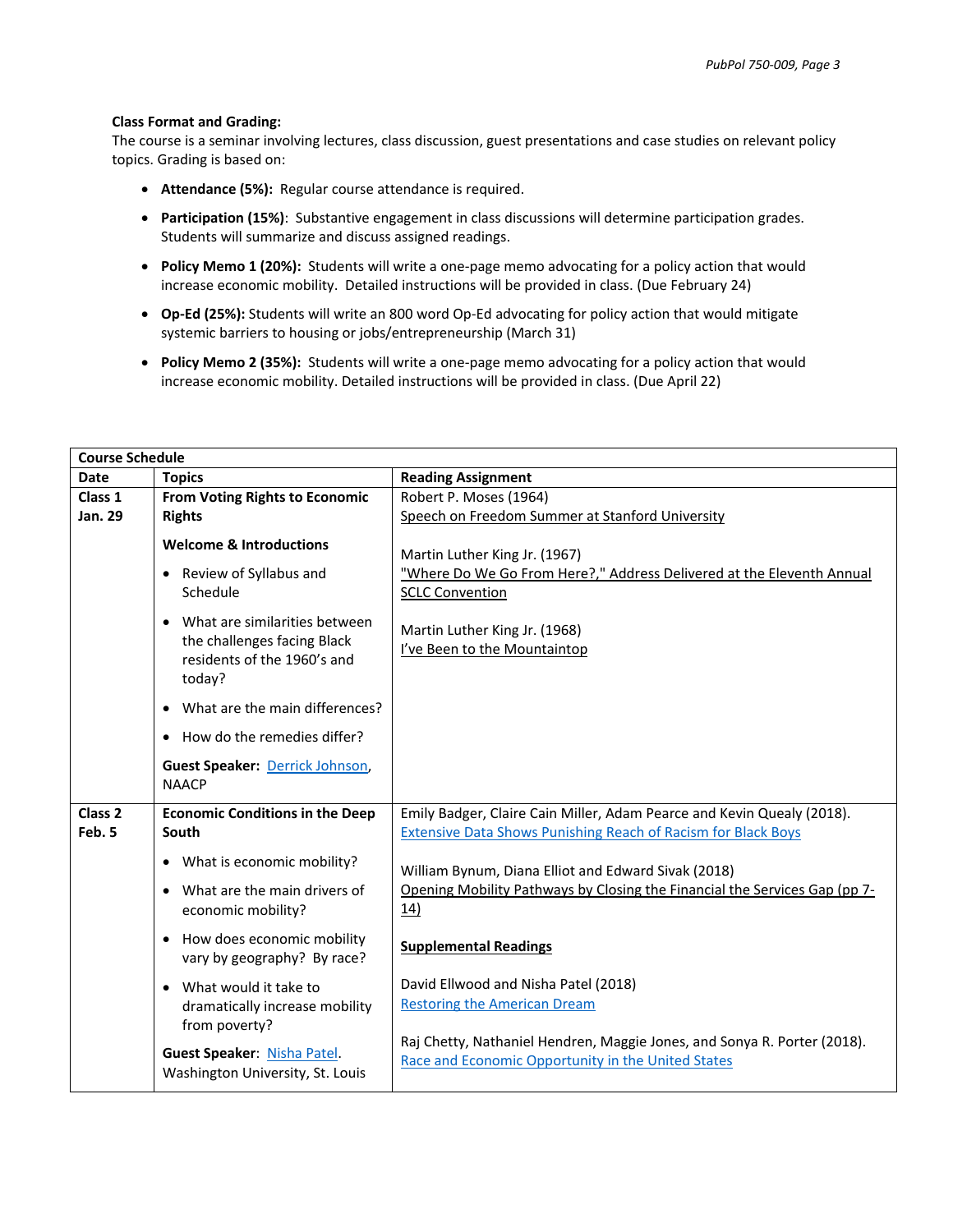| Class 3<br><b>Feb. 12</b>            | <b>Discrimination by Design</b><br>• Examine and discuss how policy<br>actions limit economic<br>opportunity.<br>How do the historical<br>$\bullet$<br>conditions described in Jones'                                                                                    | Nikole Hannah-Jones, (2019)<br>New York Times Podcast: The Economy That Slavery Built<br>Douglas S. Massey (2015)<br>The Legacy of the 1968 Fair Housing Act<br>Keeanga-Yamahtta Taylor (2018)                                                                                                                                                                                                                                                                                |
|--------------------------------------|--------------------------------------------------------------------------------------------------------------------------------------------------------------------------------------------------------------------------------------------------------------------------|-------------------------------------------------------------------------------------------------------------------------------------------------------------------------------------------------------------------------------------------------------------------------------------------------------------------------------------------------------------------------------------------------------------------------------------------------------------------------------|
|                                      | podcast manifest in current<br>economic policy?<br>• What policies have fostered<br>housing discrimination in a<br>community where you have<br>lived or worked? Describe their<br>effects.<br><b>Guest Speaker: Desiree Hensley,</b><br>University of Mississippi        | How Real Estate Segregated America   Dissent Magazine<br><b>Supplemental Readings</b><br>Vanessa Gregory (2013)<br>Long Division: A blueprint for the failure of low-income housing<br>University of Mississippi School of Law (2019)<br><b>UM Law Housing Clinic Changes Lives of Eastmoor Circle Residents</b>                                                                                                                                                              |
| Class 4                              | <b>Banking Deserts in Communities</b>                                                                                                                                                                                                                                    | Federal Reserve Bank of Atlanta (2015)                                                                                                                                                                                                                                                                                                                                                                                                                                        |
| <b>Feb. 19</b>                       | of Color                                                                                                                                                                                                                                                                 | Community Reinvestment Act: Geographies and Strategies in the Southeast                                                                                                                                                                                                                                                                                                                                                                                                       |
|                                      | • What is the financial service<br>landscape in the Deep South?<br>In communities of color?<br>What actions should<br>policymakers take to close<br>financial service gaps in the<br>region?<br>Guest Speaker: Karen Leone de<br>Nie, Federal Reserve Bank of<br>Atlanta | Federal Reserve Bank of Atlanta (2015)<br>Community Reinvestment Act: How much is it worth in the Southeast<br>Board of Governors of the Federal Reserve System (2020)<br>Federal Reserve Board issues Advance Notice of Proposed Rulemaking on an<br>approach to modernize regulations that implement the Community<br><b>Reinvestment Act</b><br>Next City (September 2020)<br>The Fed Wants to Push the Reset Button on Community Reinvestment<br><b>Regulation Update</b> |
| Class <sub>5</sub><br><b>Feb. 26</b> | <b>Community Development</b><br><b>Financial Institutions</b>                                                                                                                                                                                                            | Opportunity Finance Network: What is a CDFI?                                                                                                                                                                                                                                                                                                                                                                                                                                  |
|                                      |                                                                                                                                                                                                                                                                          | Partners for Rural Transformation (2019)                                                                                                                                                                                                                                                                                                                                                                                                                                      |
|                                      | • What are CDFIs?<br>How do place and race shape                                                                                                                                                                                                                         | <b>Transforming Persistent Poverty in America: How Community Development</b><br><b>Financial Institutions Drive Economic Opportunity (pp 2-4)</b>                                                                                                                                                                                                                                                                                                                             |
|                                      | CDFIs?                                                                                                                                                                                                                                                                   | Jerome H. Powell (February 2019)<br><b>Encouraging Economic Development in High-Poverty Rural Communities</b>                                                                                                                                                                                                                                                                                                                                                                 |
|                                      | How do CDFIs engage in policy?<br>٠                                                                                                                                                                                                                                      | William Bynum, Diane Standaert, Sara Miller (2021)                                                                                                                                                                                                                                                                                                                                                                                                                            |
|                                      | Guest Speaker: Lisa Mensah,<br><b>Opportunity Finance Network</b>                                                                                                                                                                                                        | HOPE Comments in Response to Federal Reserve's Proposed Changes to the                                                                                                                                                                                                                                                                                                                                                                                                        |
|                                      |                                                                                                                                                                                                                                                                          | <b>Community Reinvestment Act</b><br><b>Supplemental Readings</b><br>John Caskey (October 2013)<br>HOPE: The Evolution of a Community Development Organization (pp 3-10)<br>Kiyadh Burt (2020)<br>Analyzing the CDFI Asset Gap:: Examining Racial Disparities in CDFI Fund<br>Awardees from 2003 to 2017                                                                                                                                                                      |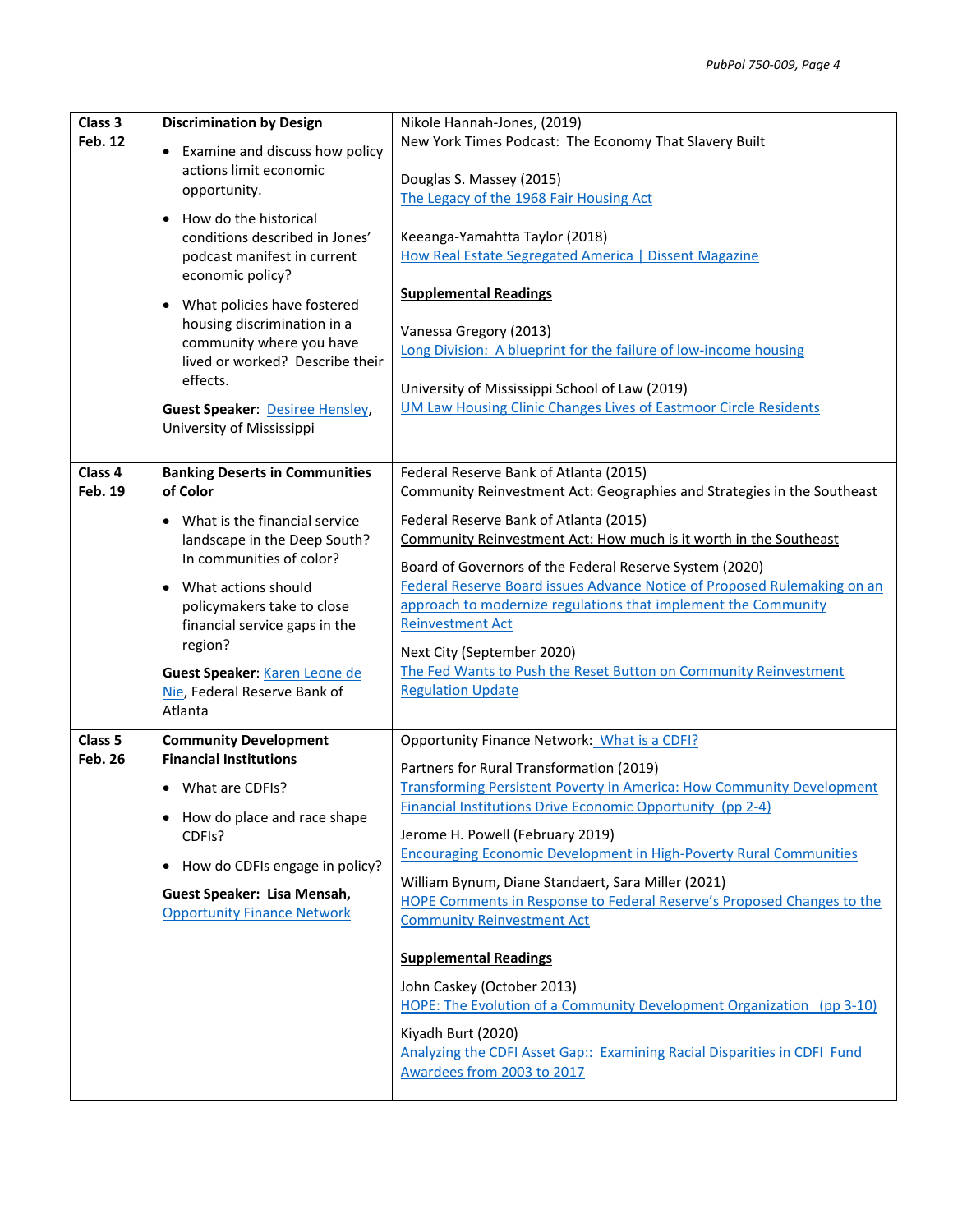| Class 6<br>March 12            | <b>Opening Mobility Pathways By</b><br><b>Closing the Financial Service Gap</b><br>• What are the drivers of the<br>racial wealth gap?<br>• What financial service,<br>entrepreneurship and housing<br>policies would most effectively<br>narrow wealth gaps and<br>increase economic mobility? | Christine Percheski and Christina Gibson-Davis (2020)<br>A Penny on the Dollar: Racial Inequalities in Wealth among Households with<br>Children (Read all sections except Data & Methods)<br>Ingrid Gorman (2016)<br>The Tapestry of Black Business Ownership in America: Untapped<br>Opportunities for Success (pp 4-11, 24-29)<br>Joint Center for Housing Studies of Harvard University (2020)<br>The State of the Nation's Housing 2020 (Executive Summary pp 1-7)<br>William Bynum, Diana Elliot and Edward Sivak (2018)<br>Opening Mobility Pathways by Closing the Financial the Services Gap |
|--------------------------------|-------------------------------------------------------------------------------------------------------------------------------------------------------------------------------------------------------------------------------------------------------------------------------------------------|------------------------------------------------------------------------------------------------------------------------------------------------------------------------------------------------------------------------------------------------------------------------------------------------------------------------------------------------------------------------------------------------------------------------------------------------------------------------------------------------------------------------------------------------------------------------------------------------------|
|                                |                                                                                                                                                                                                                                                                                                 | (Summary)                                                                                                                                                                                                                                                                                                                                                                                                                                                                                                                                                                                            |
| Class <sub>7</sub><br>March 19 | Don't Waste a Crisis: Disasters,<br><b>Community Development &amp;</b><br><b>Policy: Hurricane Katrina</b>                                                                                                                                                                                      | Carroll Doherty (2015)<br>Remembering Katrina: Wide racial divide over government's response                                                                                                                                                                                                                                                                                                                                                                                                                                                                                                         |
|                                | • How were people of color<br>disproportionately affected<br>during Hurricane Katrina?                                                                                                                                                                                                          | Aleena McCargo and Michael Neal 2020<br>How Economic Crises and Sudden Disasters Increase Racial Disparities in<br>Homeownership (pp 1-11)                                                                                                                                                                                                                                                                                                                                                                                                                                                           |
|                                | • How did policy decisions shape<br>these outcomes?                                                                                                                                                                                                                                             | Jackson Free Press (2015)<br><b>Justice, Hope and Hurricane Katrina</b>                                                                                                                                                                                                                                                                                                                                                                                                                                                                                                                              |
|                                | • How did community<br>development organizations<br>influence Hurricane Katrina                                                                                                                                                                                                                 | New York Times (2014)<br>Don't Repeat the Mistakes of the Katrina Recovery                                                                                                                                                                                                                                                                                                                                                                                                                                                                                                                           |
|                                | recovery efforts?                                                                                                                                                                                                                                                                               | <b>Supplemental Readings</b><br>Mississippi State Conference of the National Association for the<br>Advancement of Colored People (2006)<br><b>Envisioning a Better Mississippi</b>                                                                                                                                                                                                                                                                                                                                                                                                                  |
| Class 8<br>March 26            | Don't Waste a Crisis: Disasters,<br><b>Community Development &amp;</b><br><b>Policy: The Great Recession &amp;</b><br><b>Housing Crisis</b>                                                                                                                                                     | For Discussion:<br>Sarah Burd-Sharps and Rebecca Rasch (2015)<br>Impact of the US Housing Crisis on the Racial Wealth Gap Across Generations                                                                                                                                                                                                                                                                                                                                                                                                                                                         |
|                                | What was the impact of the<br>$\bullet$<br>housing crisis on economic<br>mobility?                                                                                                                                                                                                              | Anna Wolfe (2018)<br>As Payday Loans Thrive in Mississippi, Neighboring States Move to Cap High<br><b>Interest Rates</b>                                                                                                                                                                                                                                                                                                                                                                                                                                                                             |
|                                | How can consumer finance<br>$\bullet$<br>protection policies help<br>increase economic mobility?                                                                                                                                                                                                | <b>Background Reading:</b><br>Richard Cordray (2015)<br>Written Testimony Before the House Committee on Financial Services                                                                                                                                                                                                                                                                                                                                                                                                                                                                           |
|                                | Guest Speaker: Richard Cordray,<br>Lawyer, Politician                                                                                                                                                                                                                                           | <b>Supplemental Reading:</b><br>Ed Sivak (2014)<br>Written Testimony Before MS House Committee: Federal Regulation and<br><b>Access to Small Dollar Credit</b>                                                                                                                                                                                                                                                                                                                                                                                                                                       |